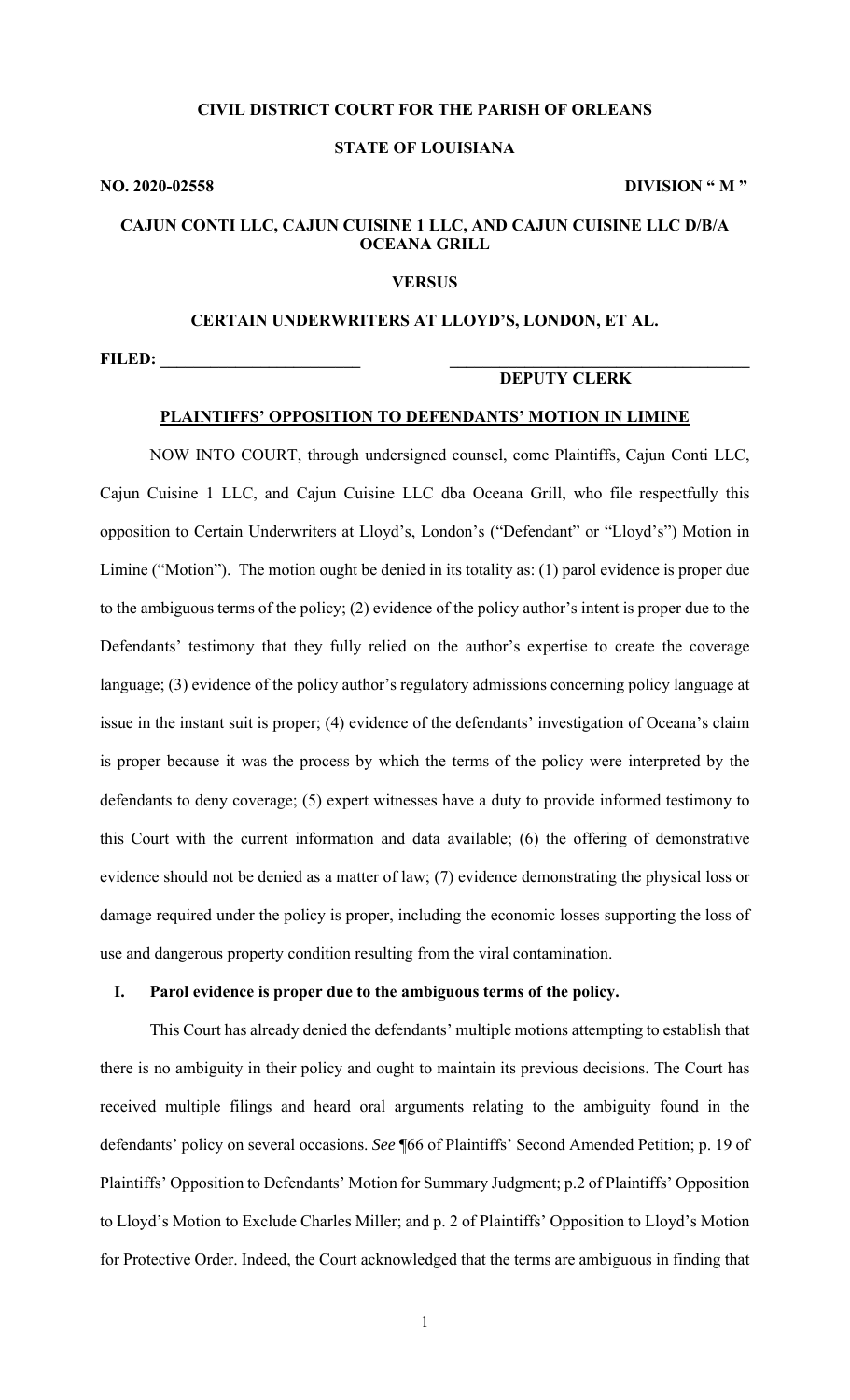there is a genuine issue of material fact regarding "direct physical loss or damage" – meaning the defendants' narrow interpretation of the undefined terms cannot be the only interpretation possible or reasonable. *See* Reasons for Decision Denying Defendants' Motion for Summary Judgment.

It is an undisputable fact that the undefined terms of "direct physical loss or damage" may be read in various reasonable manners and are, therefore, ambiguous. *See McAvey v. Lee*, 260 F.3d 359, 365 (5th Cir. 2001) Unbiased courts across the nation have recently demonstrated this fact as they have determined, as a matter of law, that the distinct terms "direct physical loss or damage" include the loss of use of property for its intended purpose. *Perry Street Brewing Co., LLC v. Mutual of Enumclaw Ins. Co.*, No. 20-2-02212-32, Order Granting Plaintiffs' Motion for Partial Summary Judgment Re: Coverage Grant (Wash. Sup. Ct. Nov. 23, 2020); *North State Deli, LLC dba Lucky's Delicatessen et al. v. The Cincinnati Ins. Co, et al.,* No. 20-CVS-02569, Order Granting Plaintiffs' Rule 56 Motion for Partial Summary Judgement (N.C. Sup. Ct Oct. 9, 2020)<sup>1</sup> This is in complete contradiction to the defendants' position that "direct physical loss or damage" may only be interpreted to mean destruction or ruin of property.<sup>2</sup>

Indeed, the courts even directly address the parol evidence introduced by defendants' counsel, the Merriam-Webster Dictionary, in viewing that the definition of "loss" includes destruction, ruin, or deprivation (i.e. the act of losing possession). Notably, defendants only cited to the part of the definition which benefitted their viewpoint in an attempt to manipulate this Court.<sup>3</sup> Considering the full plain, ordinary, and popular meaning of "loss," a lay person such as the plaintiffs would understand that a "direct physical loss" includes the inability to physically use property for its intended purpose, i.e., Oceana suffered a loss of its property because it was deprived from using it due to the dangerous property conditions caused by COVID-19 and the subsequent civil authority orders. The defendants own use of parol evidence to explain what the terms "physical loss or damage" mean demonstrates the ambiguity found in the policy. Defendants cannot use parol evidence to persuade this Court of their interpretation of the terms of their policy and claim there is no ambiguity. As the undefined terms may be interpreted in various ways, rending them ambiguous, the use of parol evidence is proper.

<sup>&</sup>lt;sup>1</sup> See Case Law attached as Exhibit 1.<br><sup>2</sup> See Motion for Summary Judgment Hearing Transcript at p. 8 attached as Exhibit 2.

<sup>3</sup> *See* Complete Merriam-Webster's Dictionary Definition of Loss attached as Exhibit 3. *See also* Exhibit 1.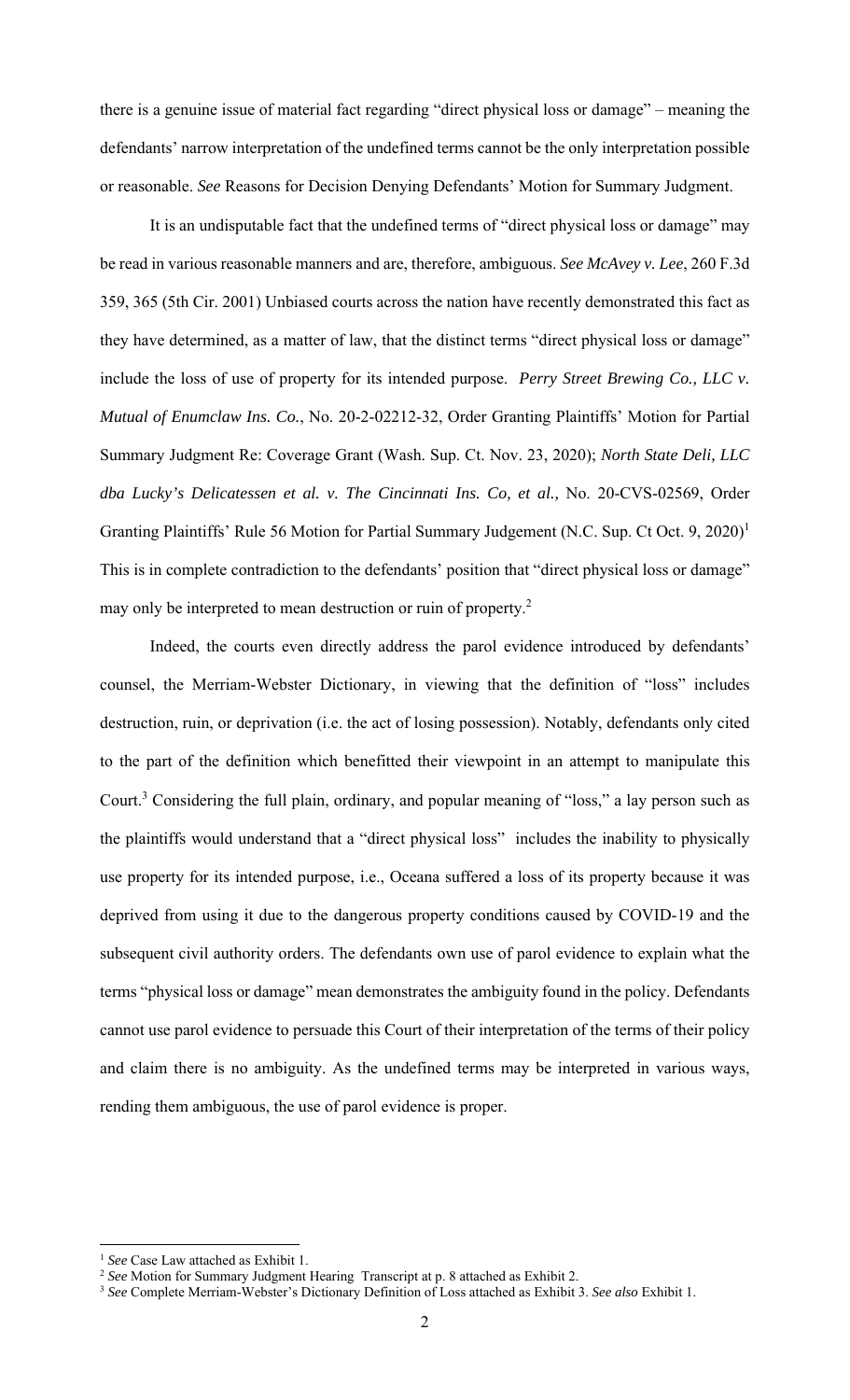# **II. Evidence of the policy author's intent is proper due to the Defendants' testimony that they fully relied on the author's expertise to create the coverage language.**

As defendants' corporate representative, defendants produced Mr. Ethan Gow of Avondale Underwriting Associates ("Avondale").<sup>4</sup> Defendants retained Avondale as the managing general underwriter who was tasked with underwriting and producing a policy to Oceana on behalf of the defendants. *Id* at 95. Defendant's corporate representative has testified and made the following key admissions:

- Defendants gave Avondale full authority to bind them to a contract of insurance with Oceana, the insured, on their behalf. *Id.* at 111.
- There are "huge variations between premium, deductibles" depending on the coverage afforded by the policy and the insured. *Id.* at 118
- A policy with a lower, decrease of risk for the defendants decreases the costs for insureds. *Id*. at 127.
- A policy with an increased risk for the defendants would increase the costs for insureds. *Id.* at 127-128.
- On behalf of the defendants, Avondale issues and issued Oceana an ISO-based policy. *Id.*  at 133.
- ISO-based policies are made up of ISO forms that provided coverage terms. *Id.* at 134.
- The defendants purchase and subscribe to ISO to have access to standardized policy language forms. *Id.* at 136. These forms were sold to Oceana.
- Defendants do not have the expertise to draft their own policy forms and depend on ISO to author the policy forms and terms. *Id.* at 139.
- Defendants use ISO for their standardize forms that are vetted by insurance commissioners to lower risk of judgments against the forms of insurance and for the "ability to pass that burden off on professionals." *Id.*
- Oceana's premiums are based off the ISO forms utilized. *Id.* at 140.
- Endorsements to a policy take away or add coverage. *Id.* at 141.
- Endorsements that lower the defendants' liabilities would reduce the premiums paid by the insured. Higher risks increase the premium rates. *Id.* at 142 -144.
- Defendants try to keep up to date on the ISO forms available to its consumers such as Oceana. *Id.* at 149.
- Defendants do not use every ISO form available in every policy. *Id.* at 157.
- Defendants utilize the 2006 ISO Virus Exclusion form today. *Id.*
- The 2006 ISO Virus Exclusion says that the endorsement changes the policy and "we will not pay for loss or damage caused by or resulting from any virus, bacterium, or other microorganism that induces or is capable of inducing physical distress. Illness, or disease." *Id.* at 161.

<sup>4</sup> *See* Plaintiffs' Motion to Compel Exhibit 4 at p 87.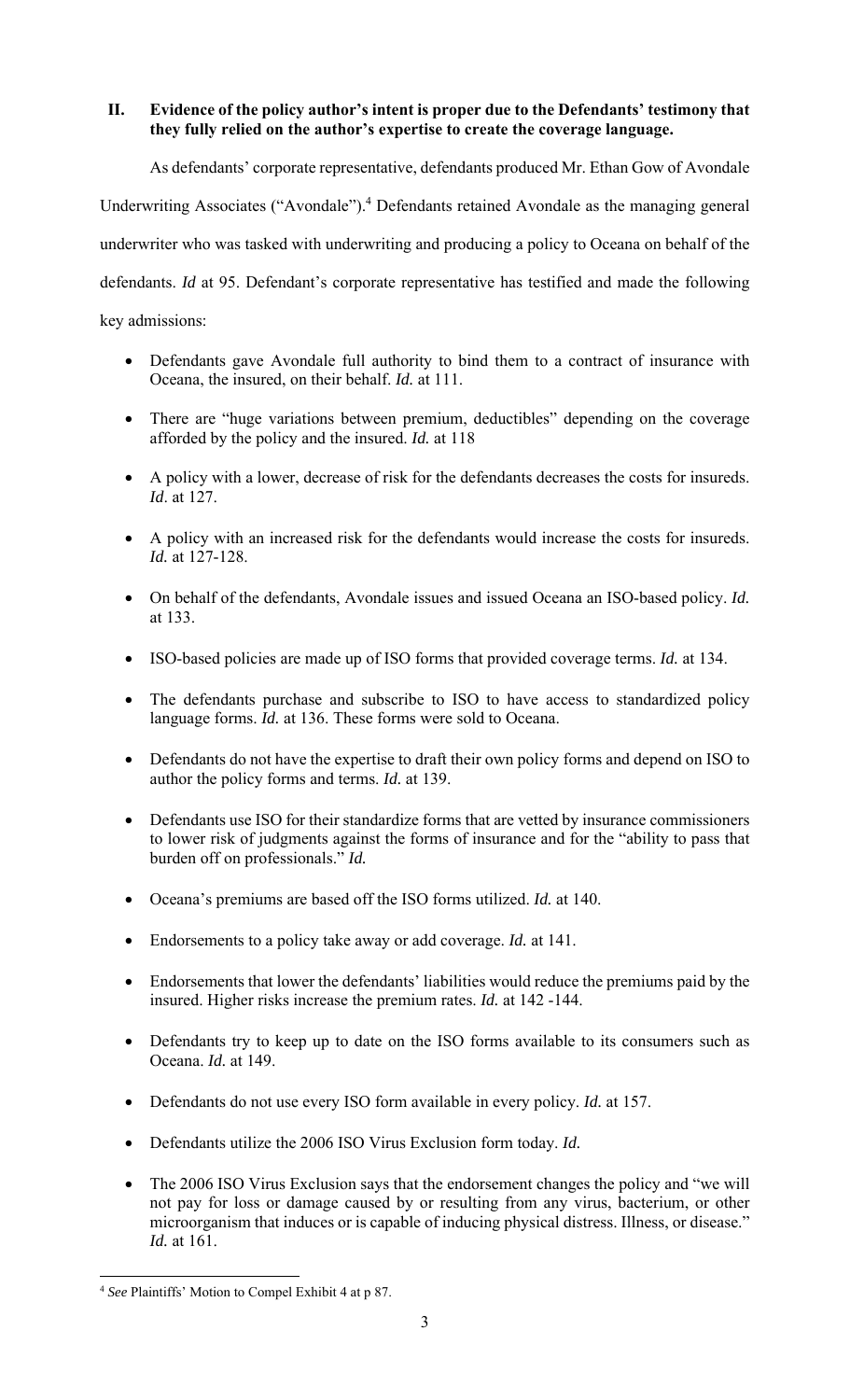- Defendants provide that the policy language is clear to people who work in the insurance industry and while insureds may not understand the language, they have ability to ask other professional for help in understanding their policy. *Id.* 164-168.
- Premiums paid by the insured not utilized in the payment of claims is reverted to the defendants at the end of the policy term. *Id.* at 189.

As the policy is ambiguous, parol evidence is appropriate to determine the intent of the parties regarding the coverage terms. As admitted by the defendants, all policy language is drafted by ISO on their behalf. The defendants bind themselves to the terms drafted by ISO without question. Therefore, ISO's intent in drafting the policy language given to Oceana is relevant as to the interpretation of the binding terms between the parties. ISO issues "ISO circulars" available to their consumers explaining the contents of their policy forms, including the interpretation of its terms and filings to state commissioners which impacts their forms.<sup>5</sup> As ISO's consumer, the defendants had access to these forms via their Avondale agent. The ISO circulars and forms available to the defendants at the time of the issuing of Oceana's policy is relevant in interpreting the terms of the policy, particularly because the form admittedly affected the rates charged to Oceana. As these forms are available to the defendants in creating all ISO-based forms, evidence of ISO-based policies including the virus exclusion are also relevant.

# **III. Evidence of the policy author's regulatory admissions concerning policy language at issue in the instant policy is proper.**

The regulatory admissions of the author of the defendants' policy is relevant to the interpretations of the policy terms as they shed light on the intent of the terms included in the policy forms. In 2006, after the SARS pandemic, ISO contacted members associated with the Louisiana Insurance Department to submit a new endorsement seeking to exclude losses due to virus or bacteria covered under their policy.<sup>6</sup> Thereafter, ISO issued a circular available to the defendants explaining the filing to the Louisiana Insurance Department and why it was filed:

> Disease causing agents may render a product impure (change its quality or substance) or enable the spread of disease by their presence on interior building or the surfaces of personal property. When disease-causing viral or bacterial contamination occurs, **potential claims involve the cost of replacement of property (for example, the milk), costs of decontamination (for example, interior building surfaces), and business interruption (time element) losses.** (emphasis added)

 This is a clear admission by the defendants' policy author that viral contaminations cause a property loss or damage resulting in claims for the decontamination of that property and business

<sup>5</sup> *See* ISO Circulars at https://www.verisk.com/insurance/products/circulars-on-isonet/. 6 *See* ISO July 6, 2006 Circular attached as Exhibit 4.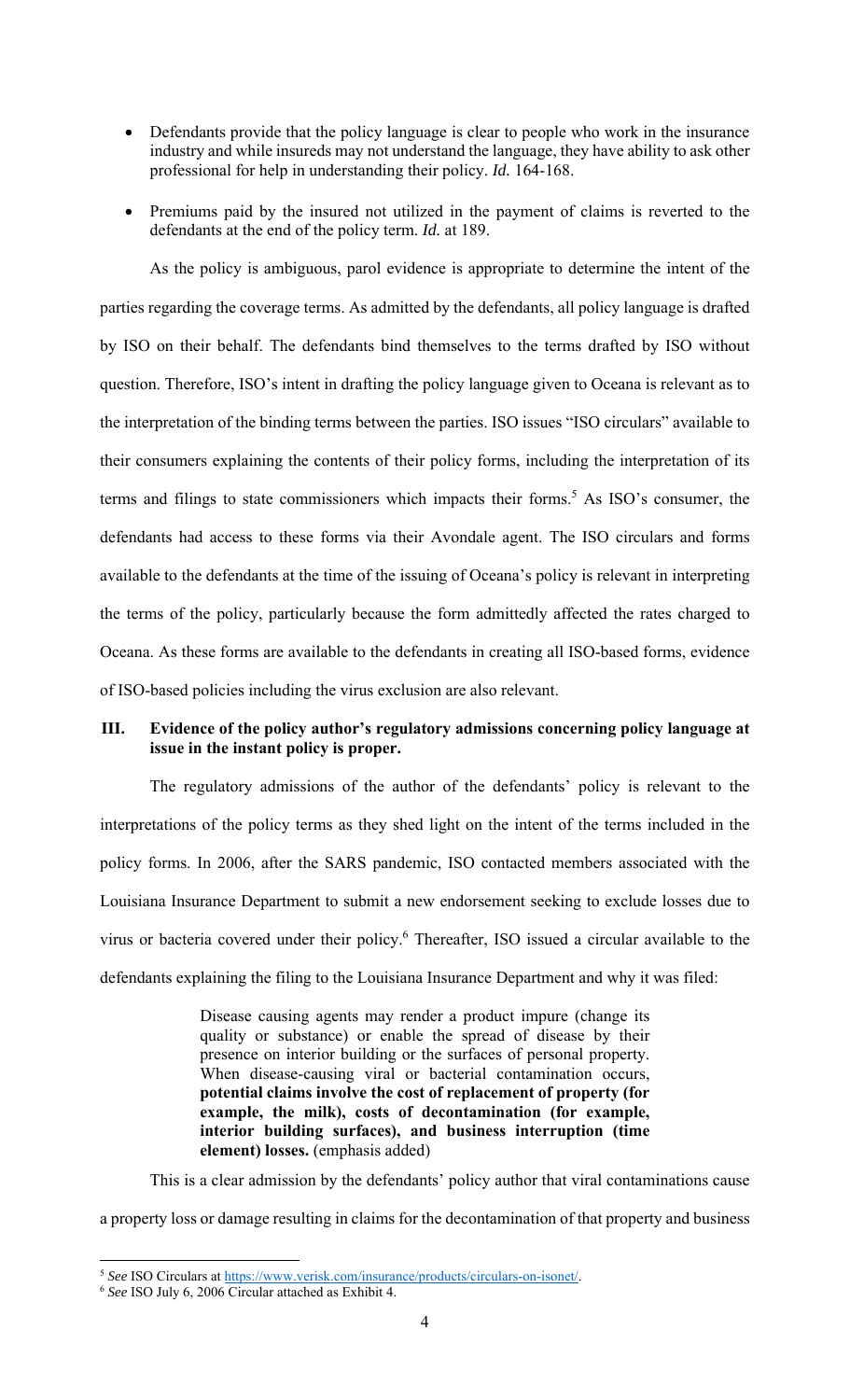interruption under their policy absent a virus exclusion. This is at the heart of this suit and the interpretation of terms in question. The admission by the defendants' author to regulatory agencies is relevant as it directly affected the rates charged to Oceana; and also the protections afforded to consumers, such as Oceana, in the defendants transaction of the business of insurance in the State of Louisiana. Defendants now try to hide these admissions in an attempt to justify the denial of coverage and acceptance of a higher premium for a policy without a clear virus exclusion.

# **IV. Evidence of the defendants' investigation of Oceana's claim is proper because it was the process by which the terms of the policy were interpreted by the defendants to deny coverage.**

As defendants' second corporate representative, defendants produced Mr. Gregory Donoian of the North American Risk Services company, a third-party administrating firm hired by the defendants to adjust the claim on their behalf. ("NARS"). The defendant testified that the coverage determination was made after a formal investigation of the claim, in which the adjuster made the decision on coverage with the market  $-$  i.e. the defendants.<sup>7</sup> Defendants also provided that they supplied the NARS adjusters with handling guidelines of specific requirements regarding the investigation parameters – including how to make coverage calls.<sup>8</sup> As the interpretation of the terms of the policy during the defendants investigation led to the denial of coverage giving rise to this suit, it is relevant evidence. $9$ 

# **V. Expert witnesses have a duty to provide informed testimony to this Court with the current information and data available.**

While viral contaminations are not a new occurrence, the data relating to the COVID-19 increases daily – both scientifically and legally. As attorneys have the duty to advise the Court of relevant caselaw, the experts in this case seek to also provide the Court relevant information as it becomes available to assist in providing an informed opinion. Neither plaintiffs nor their experts seek to introduce new theories, conclusions, or surprise evidence. Rather, experts ought to be able to provide the current data available to the public regarding the same subject previously provided in their testimony. This is relevant information that would not prejudice the defendants as they already have knowledge of the subject and conclusions made by the experts.

### **VI. The offering of demonstrative evidence should not be denied as a matter of law.**

Demonstrative evidence traditionally has no independent probative value, and its primary purpose is to illustrate the testimony of a witness to help the factfinder understand the issues.

<sup>7</sup> *See* Plaintiffs' Motion to Compel Exhibit 4 at p 73-76.

<sup>8</sup> *Id.* at p 60-63.

<sup>9</sup> *See* Denial Letter attached as Exhibit 5.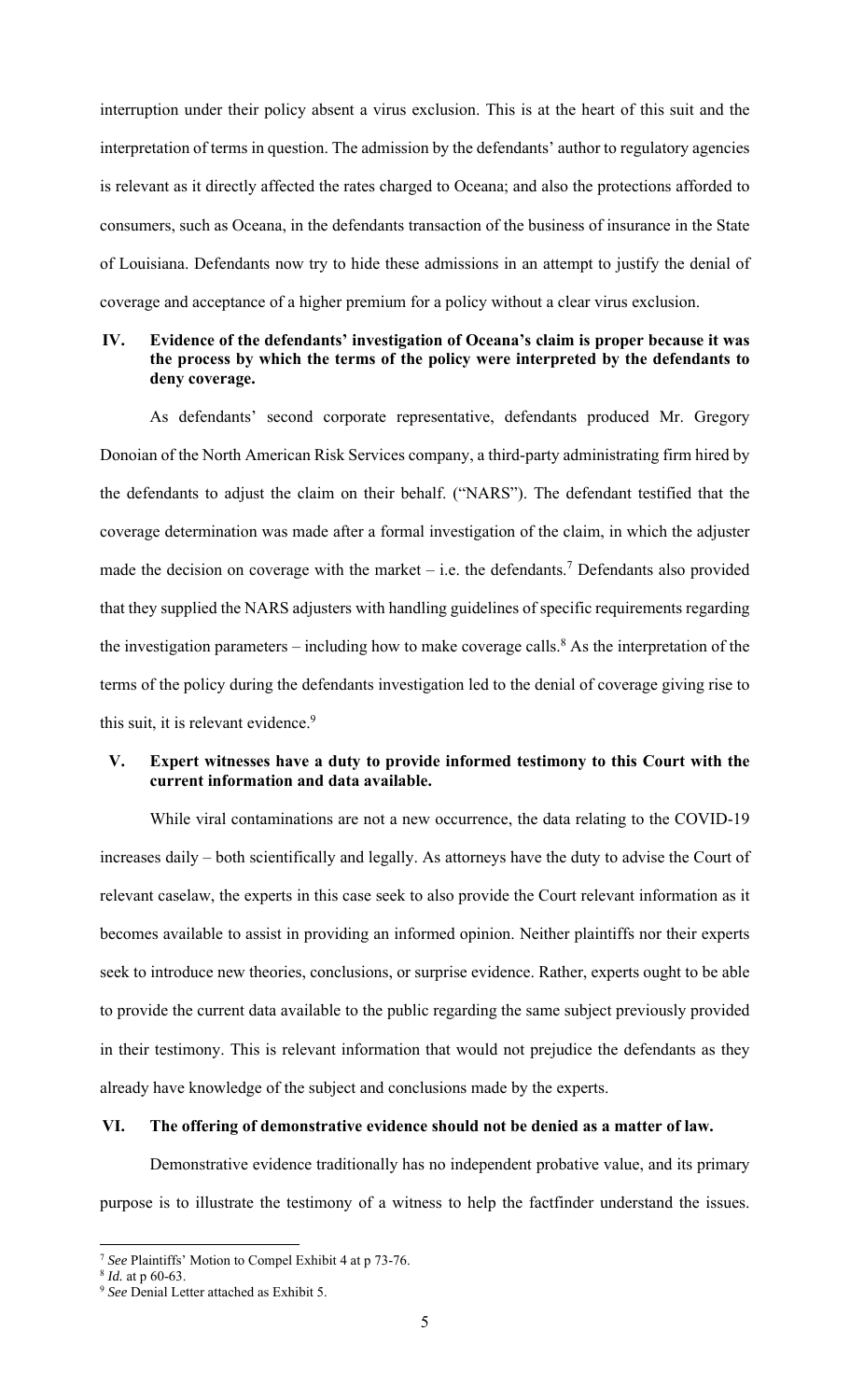Animations are pure demonstrative trial aids. They are computer generated drawings assembled frame by frame that, when viewed sequentially, produce the image of motion. Their reliability is completely dependent upon the expert's testimony and credibility, i.e. illustrate factual findings and conclusions of the expert, illustrate factual findings. *See Constans v. Choctaw Transport, Inc*., 97-0863 (La.App. 4 Cir. 12/23/97),712 So.2d 885. Demonstrative evidence, whether a model, a chart, or a photograph is used simply to lend clarity and interest to oral testimony and is merely incorporated by reference into a witness' testimony. *See, e.g., Anderson v. State*, 223 N.W.2d 879, 886-87 (Wis. 1974); *Wilson v. Woods*, 163 F.3d 935 (E.D. La. 1999).

A blanket denial of all demonstrative evidence without any specific objection to the particular demonstrative aid would be prejudicial to the plaintiffs at trial. Plaintiffs attempted to conduct an exhibit exchange with defendants several times prior to the original November 16 trial to no avail. Exhibit exchange is now scheduled between the parties for December 8. Should the defendants have an objection to the plaintiffs' demonstrative aids, they may do so prior to or at the commencement of trial without prejudice. All of plaintiffs' demonstrative aids are relevant to their witness's testimony as they help illustrate the testimony and facts presented to the factfinder. They are further reliable as they are not independent from the witness's testimony. For example, the plaintiffs anticipate a demonstrative aid showing the layout of the insured property where the property loss or damage occurred. Therefore, demonstrative aids ought not be denied during trial.

# **VII. Evidence demonstrating the physical loss or damage required under the policy is proper, including the economic losses supporting the loss of use and dangerous property condition resulting from the viral contamination.**

The coverage issue before the Court turns on the phrase "direct physical loss or damage." Plaintiffs contend that these terms include loss of use of the properties intended purpose and the dangerous property condition created by the COVID-19 contamination. Evidence that COVID-19 causes such loss or damage, which defendants deny, is the effect on the capacity of the property. The traditional sit-down restaurant has a capacity of approximately 500 people, which it has been unable to use due to the viral contamination. This is evidenced by the insured's general profit and loss statements. Plaintiffs do not proffer this information to quantify damages. The insured's economic losses depict the physical loss and damage sustained under both the property and business interruption policy, which is required under the policy to extend coverage.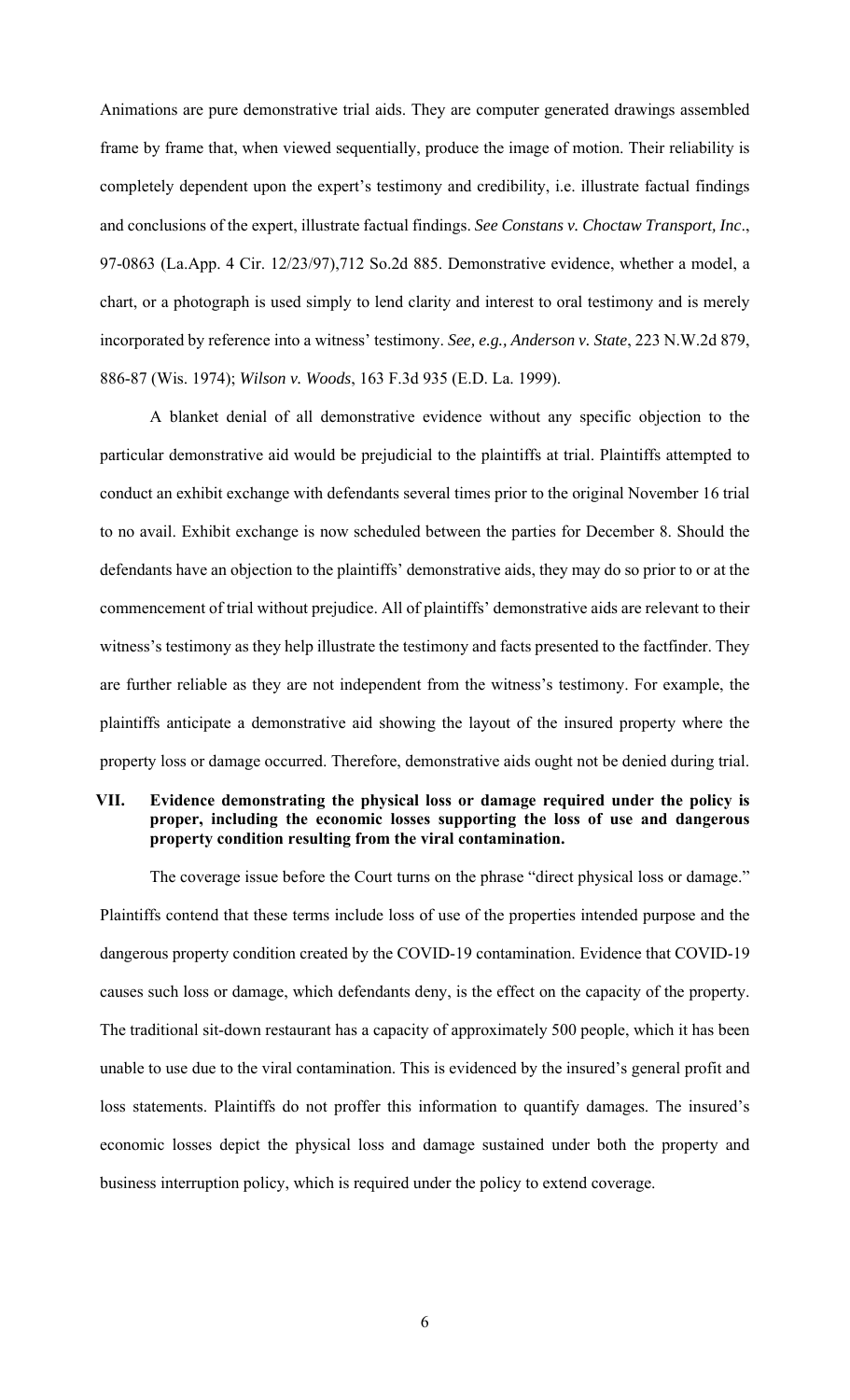Similarly, the relative wealth or poverty of the parties is proper insofar as it relates to the

rates collected for insurance coverage, and the property and business the insured sought coverage for.

## **CONCLUSION**

 WHEREFORE, for the foregoing reasons, the Motion in Limine filed by defendants, Certain Underwriters at Lloyd's, London, should be denied in its entirety.

Respectfully Submitted,

GAUTHIER MURPHY & HOUGHTALING LLC

\_\_\_\_\_\_\_\_\_\_\_\_\_\_\_\_\_\_\_\_\_\_\_\_\_\_\_\_\_\_\_\_\_\_\_\_\_\_\_\_\_\_ JOHN W. HOUGHTALING, BAR NO. 25099 JENNIFER PLREZ, BAR NO. 38370 3500 N. Hullen Street Metairie, Louisiana, 70002 Telephone: (504) 456-8600 Facsimile: (504) 456-8624

DANIEL E. DAVILLIER, BAR NO. 23022 DAVILLIER LAW GROUP LLC 935 Gravier Street, Ste. 1702 New Orleans, Louisiana 70112 Telephone: (504) 582-6998 Facsimile: (504) 582-6985

RODERICK "RICO" AL VENDIA, BAR NO. 25554 J. BART KELLY, III, BAR NO. 24488 JEANNE K. DEMAREST BAR NO. 23032 KURT A. OFFNER BARNO. 28176 ALVENDIA KELLY & DEMAREST LLC 909 Poydras Street, Suite 1625 New Orleans, Louisiana 70112 Telephone: (504) 200-0000 Facsimile: (504) 200-0001

JAMES M. WILLIAMS, BAR NO. 26141 CHEHARDY SHERMAN & WILLIAMS 1 Galleria Blvd., Suite 1100 Metairie, Louisiana 70001 Telephone: (504) 217-2006 Email: jmw@chehardy.com

LAW OFFICE OF DESIREE M. CHARBONNET, L.L.C. DESIREE M. CHARBONNET (La. Bar No. 24051) Attorney for Petitioner One Canal Place, 365 Canal Street, Suite 1100 New Orleans, Louisiana 70130 Phone: (504) 399-3374 Fax: (504) 561-7850 Email: dcharbonnet@desireelaw.com

ATTORNEYS FOR PLAINTIFFS